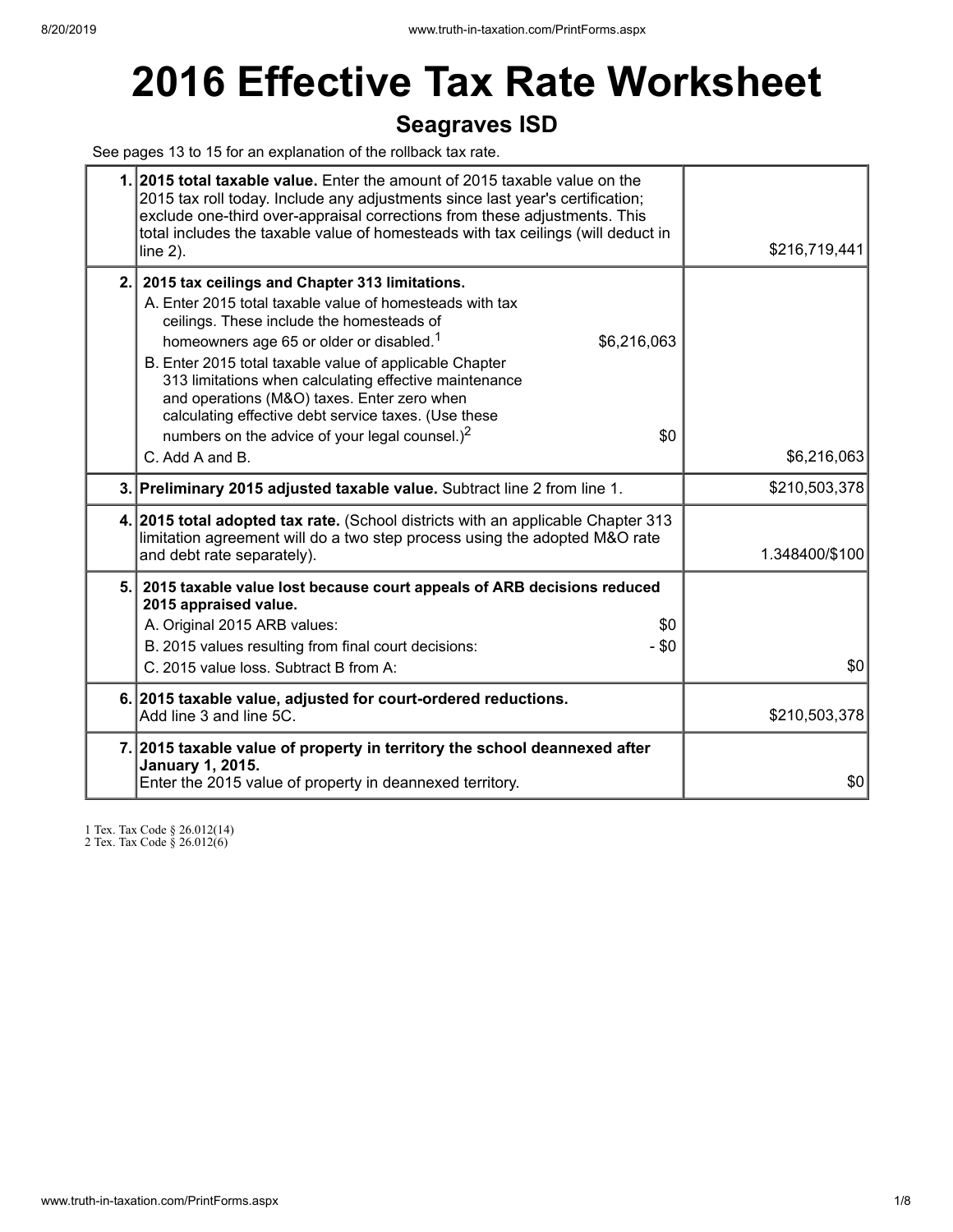# **2016 Effective Tax Rate Worksheet (continued) Seagraves ISD**

|    | 8. 2015 taxable value lost because property first qualified for an exemption in<br>2016. Note that lowering the amount or percentage of an existing exemption<br>does not create a new exemption or reduce taxable value. If the school district<br>increased an original exemption, use the difference between the original<br>exempted amount and the increased exempted amount. Do not include value<br>lost due to freeport, "goods-in-transit" exemptions.<br>\$0<br>A. Absolute exemptions. Use 2015 market value:<br>B. Partial exemptions. 2016 exemption amount, or<br>$+$ \$457,185<br>2016 percentage exemption times 2015 value:<br>C. Value loss. Total of A and B: | \$457,185     |
|----|----------------------------------------------------------------------------------------------------------------------------------------------------------------------------------------------------------------------------------------------------------------------------------------------------------------------------------------------------------------------------------------------------------------------------------------------------------------------------------------------------------------------------------------------------------------------------------------------------------------------------------------------------------------------------------|---------------|
| 9. | 2015 taxable value lost because property first qualified for agricultural<br>appraisal (1-d or 1-d-1), timber appraisal, recreational/scenic appraisal or<br>public access airport special appraisal in 2016. Use only those properties<br>that first qualified in 2016; do not use properties that qualified in 2015.<br>A. 2015 market value:<br>\$0<br>- \$0<br>B. 2016 productivity or special appraised value:<br>C. Value loss. Subtract B from A:                                                                                                                                                                                                                         | \$0           |
|    | 10. Total adjustments for lost value. Add lines 7, 8C, and 9C.                                                                                                                                                                                                                                                                                                                                                                                                                                                                                                                                                                                                                   | \$457,185     |
|    | 11. 2015 adjusted taxable value. Subtract line 10 from line 6.                                                                                                                                                                                                                                                                                                                                                                                                                                                                                                                                                                                                                   | \$210,046,193 |
|    | 12. Adjusted 2015 taxes. Multiply line 4 times line 11 and divide by \$100.                                                                                                                                                                                                                                                                                                                                                                                                                                                                                                                                                                                                      | \$2,832,262   |
|    | 13. Taxes refunded for years preceding tax year 2015: Enter the amount of<br>taxes refunded by the district for tax years preceding tax year 2015. Types of<br>refunds include court decisions, corrections and payment errors. Do not<br>include refunds for tax year 2015. This line applies only to tax years preceding<br>tax year 2015.                                                                                                                                                                                                                                                                                                                                     | 30            |
|    | 14. Adjusted 2015 taxes with refunds. Add lines 12 and 13.                                                                                                                                                                                                                                                                                                                                                                                                                                                                                                                                                                                                                       | \$2,832,262   |
|    | 15. Total 2016 taxable value on the 2016 certified appraisal roll today. This<br>value includes only certified values and includes the total taxable value<br>of homesteads with tax ceilings (will deduct in Line 17). These homesteads<br>include homeowners age 65 or older or disabled.<br>A. Certified values only: <sup>3</sup><br>\$171,998,491<br>B. Pollution control exemption: Deduct the value of<br>property exempted for the current tax year for the first<br>time as pollution control property:<br>$-$ \$0                                                                                                                                                      |               |
|    | C. Total 2016 value. Subtract B from A.                                                                                                                                                                                                                                                                                                                                                                                                                                                                                                                                                                                                                                          | \$171,998,491 |

3 Tex. Tax Code § 26.012(6)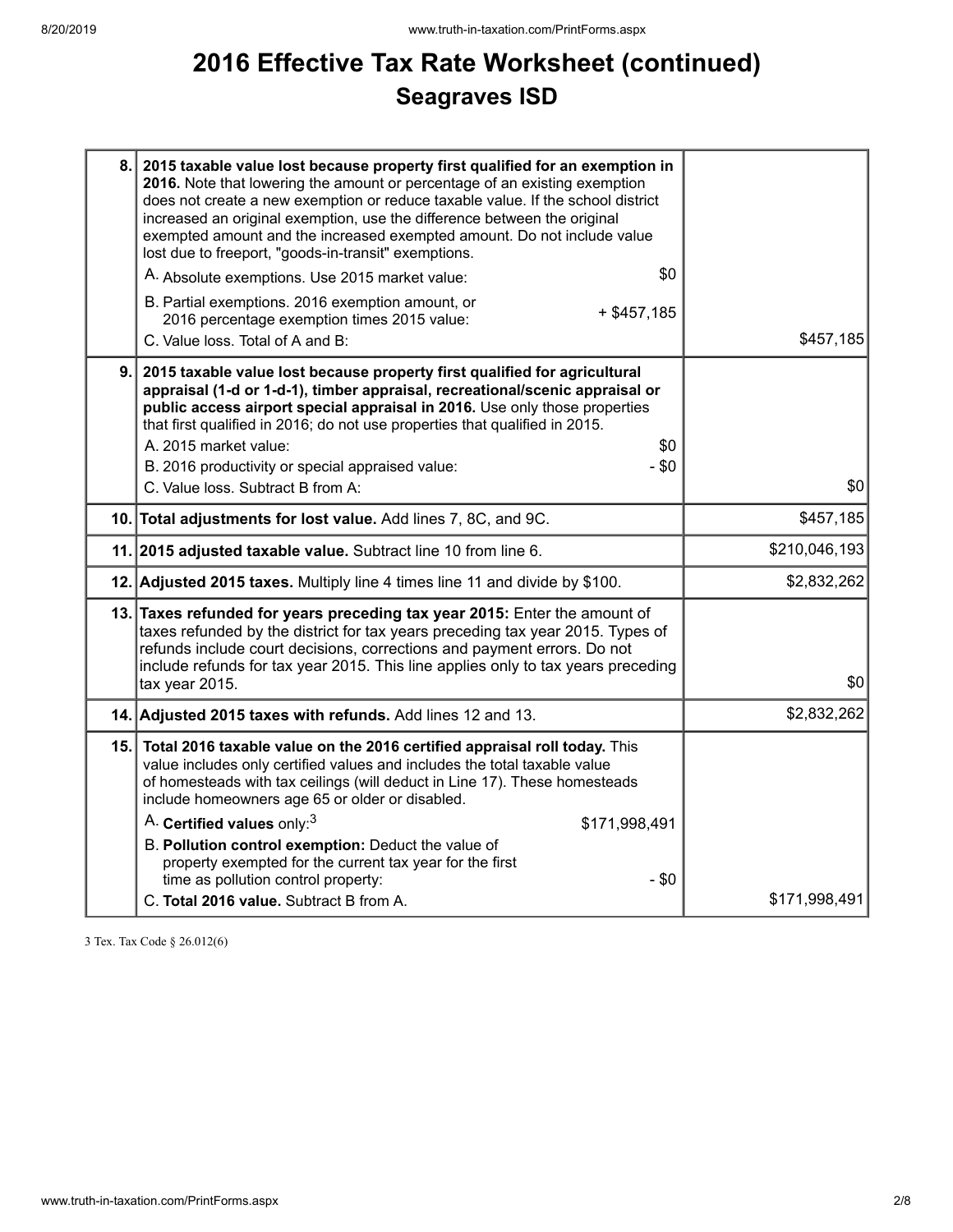# **2016 Effective Tax Rate Worksheet (continued) Seagraves ISD**

| 16. | Total value of properties under protest or not included on certified<br>appraisal roll.<br>A. 2016 taxable value of properties under protest. The<br>chief appraiser certifies a list of properties still under<br>ARB protest. The list shows the district's value and the<br>taxpayer's claimed value, if any, or an estimate of the<br>value if the taxpayer wins. For each of the properties<br>under protest, use the lowest of these values. Enter the<br>total value.<br>B. 2016 value of properties not under protest or<br>included on certified appraisal roll. The chief<br>appraiser gives school districts a list of those taxable<br>properties that the chief appraiser knows about but are<br>not included at appraisal roll certification. These<br>properties also are not on the list of properties that are<br>still under protest. On this list of properties, the chief<br>appraiser includes the market value, appraised value,<br>and exemptions for the preceding year and a<br>reasonable estimate of the market value, appraised<br>value, and exemptions for the current year. Use the<br>lower market, appraised, or taxable value (as<br>appropriate). Enter the total value.<br>C. Total value under protest or not certified. Add A and<br>В. | \$0<br>\$0         | \$0         |
|-----|-------------------------------------------------------------------------------------------------------------------------------------------------------------------------------------------------------------------------------------------------------------------------------------------------------------------------------------------------------------------------------------------------------------------------------------------------------------------------------------------------------------------------------------------------------------------------------------------------------------------------------------------------------------------------------------------------------------------------------------------------------------------------------------------------------------------------------------------------------------------------------------------------------------------------------------------------------------------------------------------------------------------------------------------------------------------------------------------------------------------------------------------------------------------------------------------------------------------------------------------------------------------------------|--------------------|-------------|
| 17. | 2016 tax ceilings and Chapter 313 limitations.<br>A. Enter 2016 total taxable value of homesteads with tax<br>ceilings. These include the homesteads of<br>homeowners age 65 or older or disabled. <sup>4</sup><br>B. Enter 2016 total taxable value of applicable Chapter<br>313 limitations when calculating effective maintenance<br>and operations taxes. Enter zero when calculating<br>effective debt service taxes. (Use these numbers on<br>the advice of your legal counsel.) <sup>5</sup><br>C. Add A and B.                                                                                                                                                                                                                                                                                                                                                                                                                                                                                                                                                                                                                                                                                                                                                        | \$6,255,540<br>\$0 | \$6,255,540 |

4 Tex. Tax Code § 26.012(6)(A)(i)

5 Tex. Tax Code § 26.012(6)(A)(ii)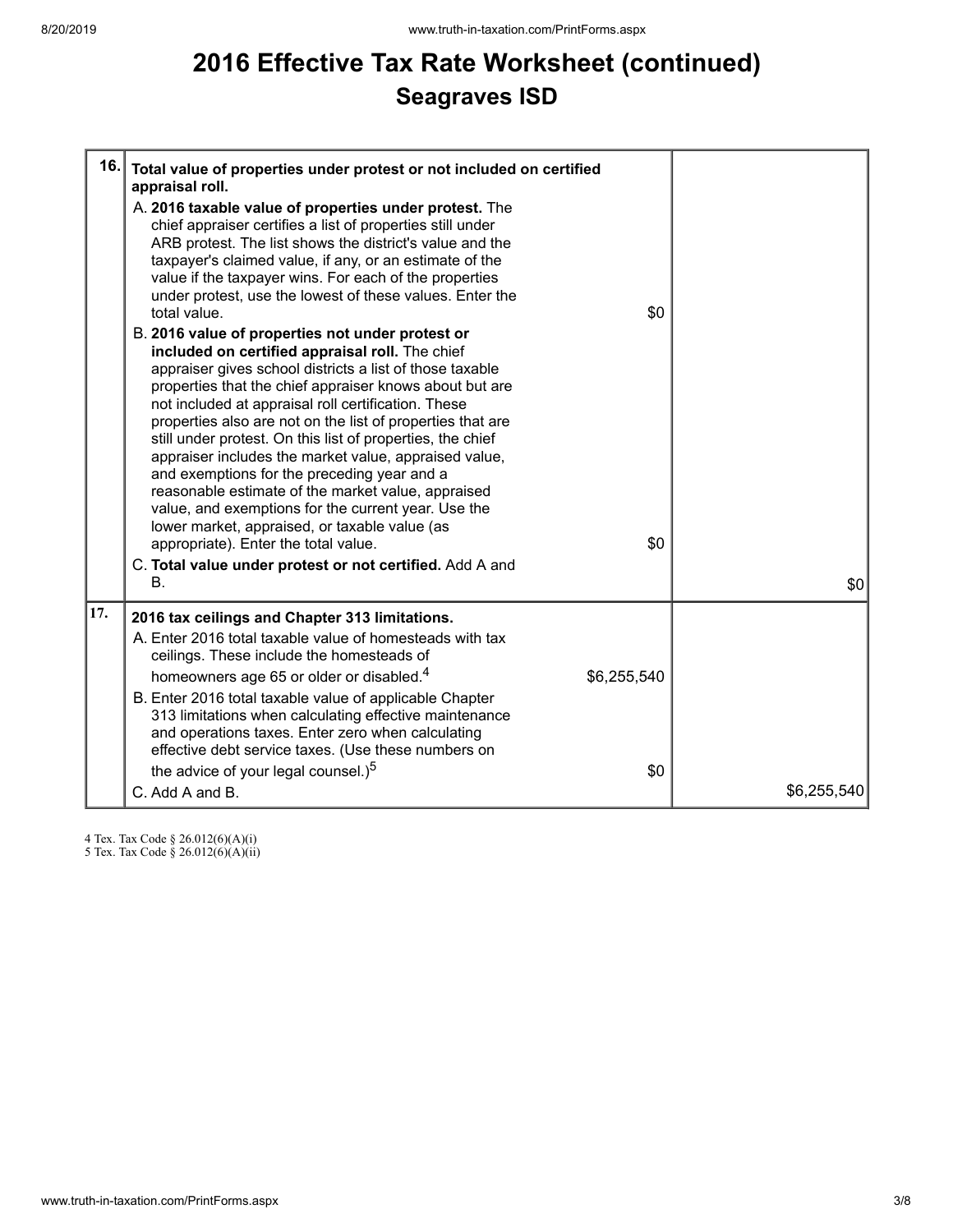# **2016 Effective Tax Rate Worksheet (concluded) Seagraves ISD**

| 18. 2016 total taxable value. Add lines 15C and 16C. Subtract line 17.                                                                                                                                                                                                                                                                                                                                                         | \$165,742,951    |
|--------------------------------------------------------------------------------------------------------------------------------------------------------------------------------------------------------------------------------------------------------------------------------------------------------------------------------------------------------------------------------------------------------------------------------|------------------|
| 19. Total 2016 taxable value of properties in territory annexed after January 1,<br>2015. Include both real and personal property. Enter the 2016 value of property<br>in territory annexed by the school district.                                                                                                                                                                                                            | \$0              |
| 20. Total 2016 taxable value of new improvements and new personal property<br>located in new improvements. "New" means the item was not on the<br>appraisal roll in 2015. New additions to existing improvements may be included<br>if the appraised value can be determined. New personal property in a new<br>improvement must have been brought into the unit after January 1, 2015 and be<br>located in a new improvement. | \$1,725,999      |
| 21. Total adjustments to the 2016 taxable value. Add lines 19 and 20.                                                                                                                                                                                                                                                                                                                                                          | \$1,725,999      |
| 22. 2016 adjusted taxable value. Subtract line 21 from line 18.                                                                                                                                                                                                                                                                                                                                                                | \$164,016,952    |
| 23. 2016 effective tax rate. Divide lines 14 by line 22 and multiply by \$100.                                                                                                                                                                                                                                                                                                                                                 | \$1.726810/\$100 |
| 24. 2016 effective tax rate for ISDs with Chapter 313 Limitations. Add together<br>the effective tax rates for M&O and debt service for those school districts that<br>participate in an applicable Chapter 313 limitations agreement.                                                                                                                                                                                         | \$0.000000       |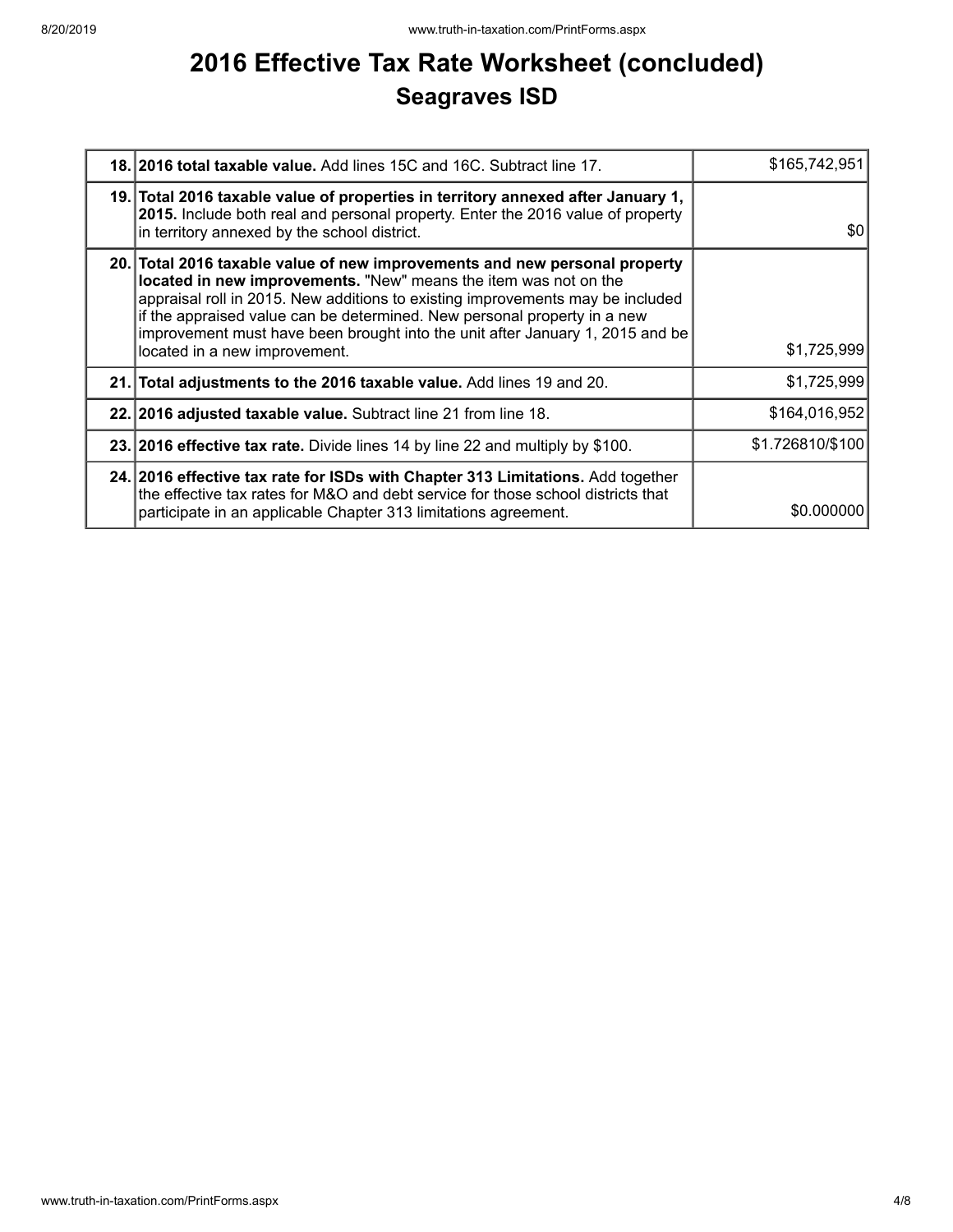# **2016 Rollback Tax Rate Worksheet**

## **Seagraves ISD**

|     | 25. Maintenance and operations (M&O) tax rate. Enter \$1.50 OR the 2005<br>adopted (M&O) rate if voters approved a rate higher than \$1.50.                                                                                                                                                                                                                                                                                                                                                                                                                                                                                                                                                                                                                                                                                                                                                                                                                                                                                                               | \$1.500000/\$100 |
|-----|-----------------------------------------------------------------------------------------------------------------------------------------------------------------------------------------------------------------------------------------------------------------------------------------------------------------------------------------------------------------------------------------------------------------------------------------------------------------------------------------------------------------------------------------------------------------------------------------------------------------------------------------------------------------------------------------------------------------------------------------------------------------------------------------------------------------------------------------------------------------------------------------------------------------------------------------------------------------------------------------------------------------------------------------------------------|------------------|
|     | 26. Multiply line 25 times .6667                                                                                                                                                                                                                                                                                                                                                                                                                                                                                                                                                                                                                                                                                                                                                                                                                                                                                                                                                                                                                          | \$1.000050/\$100 |
| 27. | 2016 rollback M&O rate.<br>Use the lesser of the M&O rate as calculated in Tax Code<br>\$1.040100<br>Section 26.08(n)(2)(A) and (B).                                                                                                                                                                                                                                                                                                                                                                                                                                                                                                                                                                                                                                                                                                                                                                                                                                                                                                                      | \$1.040100/\$100 |
| 28. | Total 2016 debt to be paid with property tax revenue.<br>Debt means the interest and principal that will be paid on debts that:<br>(1) are paid by property taxes,<br>(2) are secured by property taxes,<br>(3) are scheduled for payment over a period longer than one year, and<br>(4) are not classified in the school district's budget as M&O expenses.<br>A: Debt includes contractual payments to other school<br>districts that have incurred debt on behalf of this school<br>district, if those debts meet the four conditions above.<br>Include only amounts that will be paid from property tax<br>revenue. Do not include appraisal district budget<br>\$802,150<br>payments.<br>B: If using unencumbered funds, subtract unencumbered<br>fund amount used from total debt.<br>$-\$0$<br>C: Subtract state aid received for paying principal and<br>interest on debt for facilities through the existing debt<br>allotment program and/or the instructional facilities<br>allotment program.<br>$-\$0$<br>D: Total: Subtract B and C from A. | \$802,150        |
|     | 29. Certified 2015 excess debt collections. Enter the amount certified by the<br>collector.                                                                                                                                                                                                                                                                                                                                                                                                                                                                                                                                                                                                                                                                                                                                                                                                                                                                                                                                                               | \$0              |
|     | 30. Adjusted 2016 debt. Subtract line 29 from line 28D.                                                                                                                                                                                                                                                                                                                                                                                                                                                                                                                                                                                                                                                                                                                                                                                                                                                                                                                                                                                                   | \$802,150        |
|     | 31. Certified 2016 anticipated collection rate. Enter the rate certified by the<br>collector. If the rate is 100 percent or greater, enter 100 percent.                                                                                                                                                                                                                                                                                                                                                                                                                                                                                                                                                                                                                                                                                                                                                                                                                                                                                                   | 100.000000%      |
|     | 32. 2016 debt adjusted for collections. Divide line 30 by line 31.                                                                                                                                                                                                                                                                                                                                                                                                                                                                                                                                                                                                                                                                                                                                                                                                                                                                                                                                                                                        | \$802,150        |
|     | 33. 2016 total taxable value. Enter amount on line 18.                                                                                                                                                                                                                                                                                                                                                                                                                                                                                                                                                                                                                                                                                                                                                                                                                                                                                                                                                                                                    | \$165,742,951    |
|     | 34. 2016 debt tax rate. Divide line 32 by line 33 and multiply by \$100.                                                                                                                                                                                                                                                                                                                                                                                                                                                                                                                                                                                                                                                                                                                                                                                                                                                                                                                                                                                  | \$0.483972/\$100 |
|     | 35. 2016 rollback tax rate. Add lines 27 and 34.                                                                                                                                                                                                                                                                                                                                                                                                                                                                                                                                                                                                                                                                                                                                                                                                                                                                                                                                                                                                          | \$1.524072/\$100 |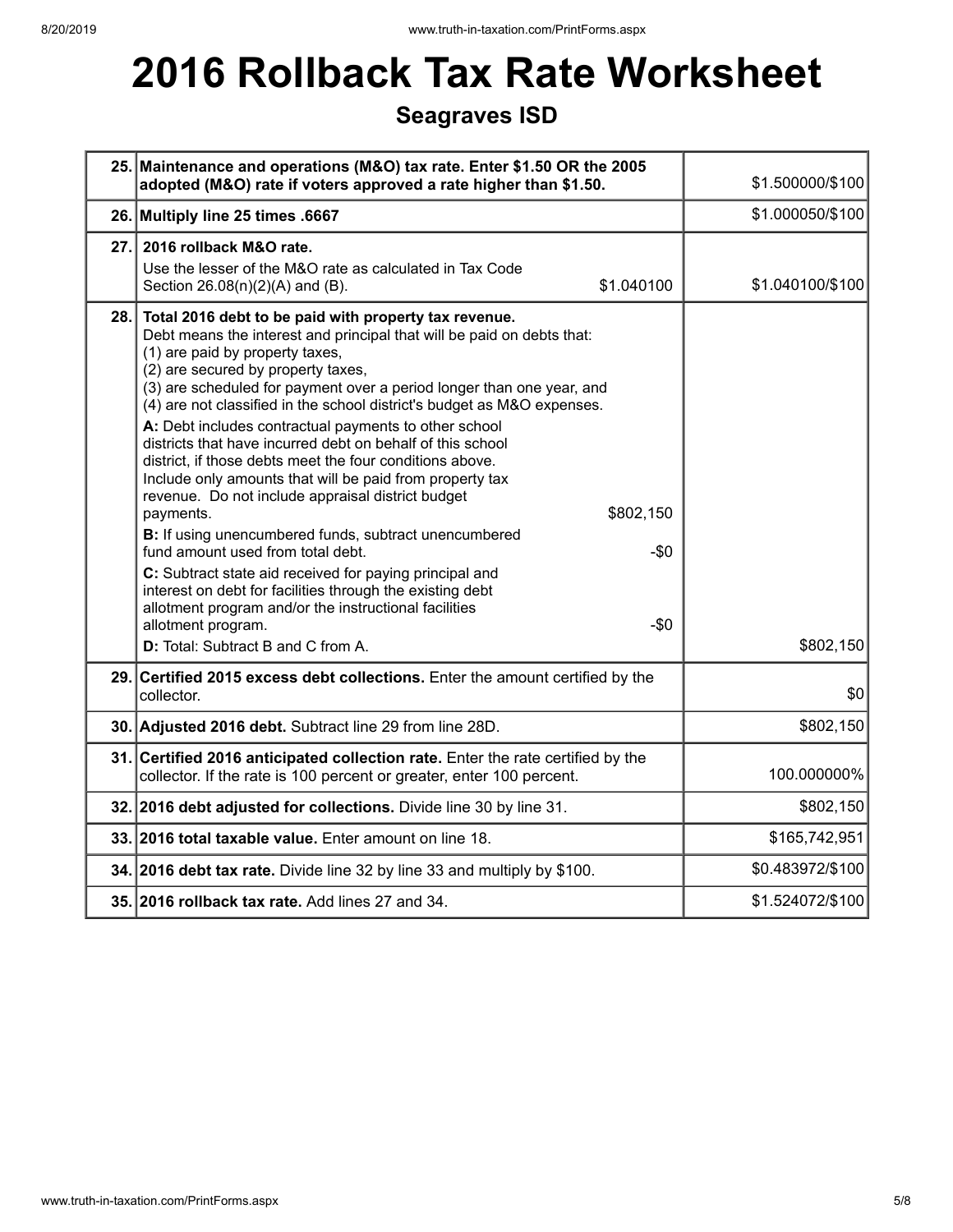#### **2016 Notice of Effective Tax Rate Worksheet for Calculation of Tax Increase/Decrease**

## **Entity Name:** Seagraves ISD **Date:** 08/20/2019

| 1.2015 taxable value, adjusted for court-ordered reductions.                         |               |
|--------------------------------------------------------------------------------------|---------------|
| Enter line 6 of the Effective Tax Rate Worksheet.                                    | \$210,503,378 |
| $2.2015$ total tax rate.                                                             |               |
| Enter line 4 of the Effective Tax Rate Worksheet.                                    | 1.348400      |
| 3. Taxes refunded for years preceding tax year 2015.                                 |               |
| Enter line 13 of the Effective Tax Rate Worksheet.                                   | SO.           |
| 4. Last year's levy.                                                                 |               |
| Multiply Line 1 times Line 2 and divide by 100.                                      |               |
| To the result, add Line 3.                                                           | \$2,838,428   |
| 5.2016 total taxable value. Enter Line 19 of                                         |               |
| the Effective Tax Rate Worksheet.                                                    | \$165,742,951 |
| 6.2016 effective tax rate.                                                           |               |
| Enter line 24 of the Effective Tax Rate Worksheet or Line 47                         |               |
| of the Additional Sales Tax Rate Worksheet.                                          | 1.726810      |
| 7.2016 taxes if a tax rate equal to the effective tax rate is adopted.               |               |
| Multiply Line 5 times Line 6 and divide by 100.                                      | \$2,862,066   |
| <b>8.</b> Last year's total levy.                                                    |               |
| Sum of line 4 for all funds.                                                         | \$2,838,428   |
| <b>9.</b> 2016 total taxes if a tax rate equal to the effective tax rate is adopted. |               |
| Sum of line 7 for all funds.                                                         | \$2,862,066   |
| 10. Tax Increase (Decrease).                                                         |               |
| Subtract Line 8 from Line 9.                                                         | \$23,638      |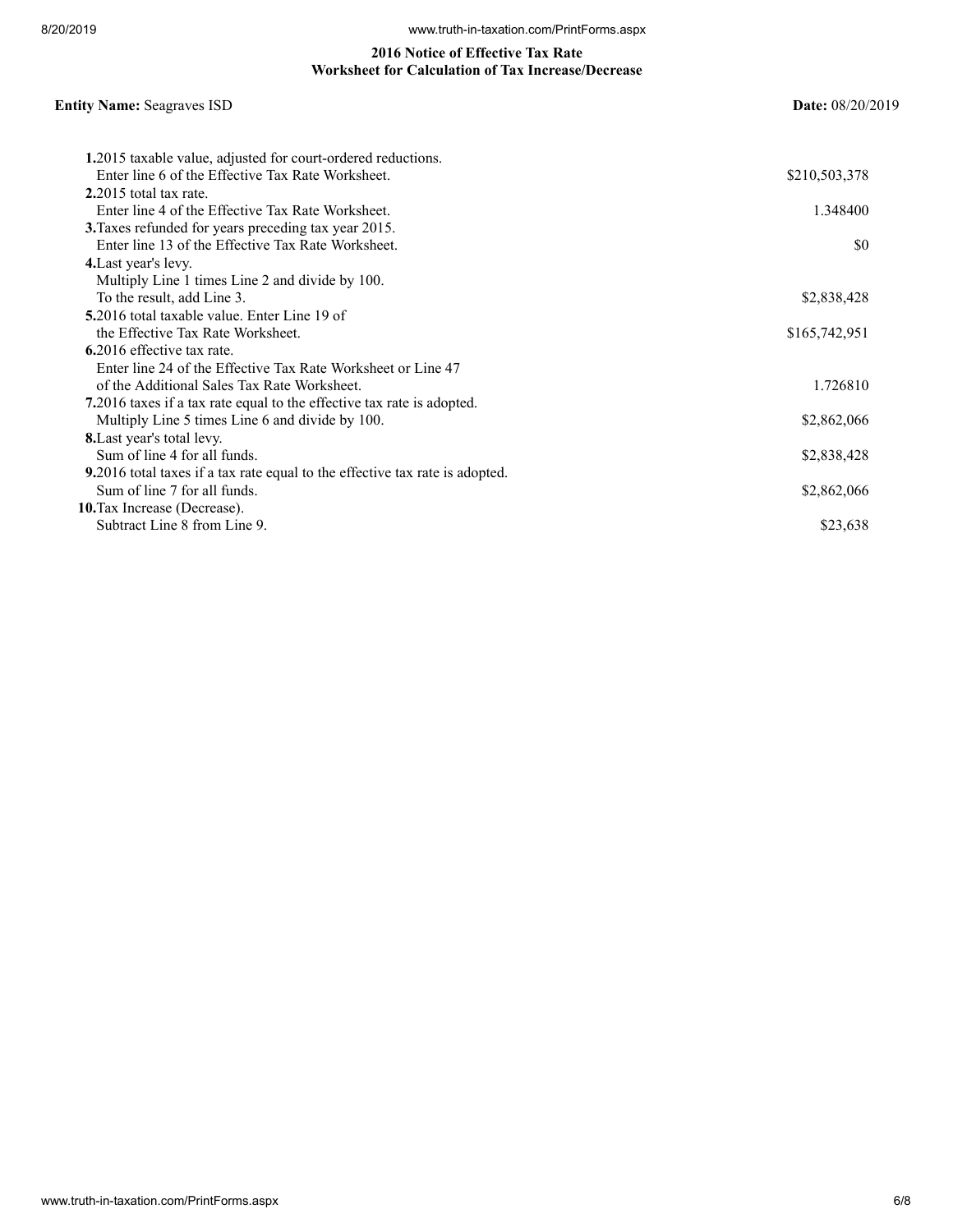## **NOTICE OF PUBLIC MEETING TO DISCUSS BUDGET AND PROPOSED TAX RATE**

The Seagraves ISD will hold a public meeting at 7:00 PM 08/22/2016 in Seagraves ISD Board Room, 1801 Ave K Seagraves Texas. **The** purpose of this meeting is to discuss the school district's budget that will determine the tax rate that will be adopted. Public **participation in the discussion is invited.**

The tax rate that is ultimately adopted at this meeting or at a separate meeting at a later date may not exceed the proposed rate shown below unless the district publishes a revised notice containing the same information and comparisons set out below and holds another public meeting to discuss the revised notice.

**Maintenance Tax \$1.000000 /\$100 (Proposed rate for maintenance and operations) School Debt Service Tax Approved by Local Voters** \$0.348400 /\$100 (Proposed rate to pay bonded indebtedness)

### **Comparison of Proposed Budget with Last Year's Budget**

The applicable percentage increase or decrease (or difference) in the amount budgeted in the preceding fiscal year and the amount budgeted for the fiscal year that begins during the current tax year is indicated for each of the following expenditure categories:

| Maintenance and operations | $0.002000\%$ (increase) or | $%$ (decrease) |
|----------------------------|----------------------------|----------------|
| Debt service               | $0.001000\%$ (increase) or | $%$ (decrease) |
| Total expenditures         | $0.001000\%$ (increase) or | $%$ (decrease) |

|     |                                                                                                       | <b>Total Appraised Value and Total Taxable Value</b><br>(as calculated under section 26.04, Tax Code) |                  |
|-----|-------------------------------------------------------------------------------------------------------|-------------------------------------------------------------------------------------------------------|------------------|
|     |                                                                                                       | Preceding Tax Year                                                                                    | Current Tax Year |
|     | Total appraised value* of all property                                                                | \$331,077,947                                                                                         | \$295,237,856    |
|     | Total appraised value* of new property**                                                              | \$1,966,803                                                                                           | \$1,835,400      |
|     | Total taxable value*** of all property                                                                | \$214,505,053                                                                                         | \$165,742,951    |
|     | Total taxable value*** of new property**                                                              | \$2,022,647                                                                                           | \$1,725,999      |
| ∗   | "Appraised value" is the amount shown on the appraisal roll and defined by Section 1.04(8), Tax Code. |                                                                                                       |                  |
| ∗*  | "New property" is defined by Section 26.012(17), Tax Code.                                            |                                                                                                       |                  |
| *** | "Taxable value" is defined by Section 1.04(10), Tax Code.                                             |                                                                                                       |                  |

### **Bonded Indebtedness**

Total amount of outstanding and unpaid bonded indebtedness: \$9,835,000

\* Outstanding principal